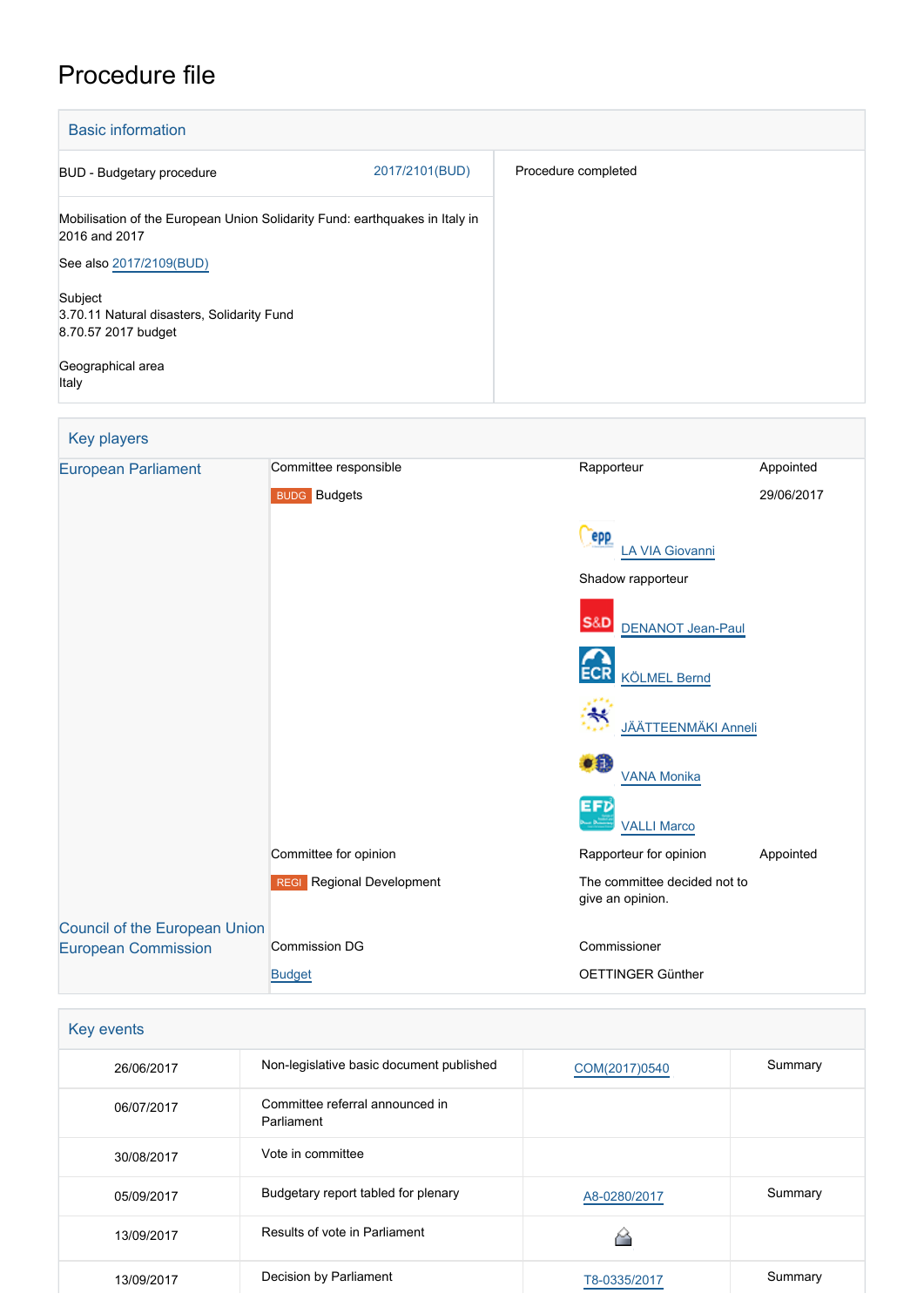| 13/09/2017 | Draft budget approved by Council        |  |
|------------|-----------------------------------------|--|
| 23/09/2017 | Final act published in Official Journal |  |

| <b>Technical information</b> |                           |  |  |
|------------------------------|---------------------------|--|--|
| Procedure reference          | 2017/2101(BUD)            |  |  |
| Procedure type               | BUD - Budgetary procedure |  |  |
| Procedure subtype            | Mobilisation of funds     |  |  |
|                              | See also 2017/2109(BUD)   |  |  |
| Other legal basis            | Rules of Procedure EP 159 |  |  |
| Stage reached in procedure   | Procedure completed       |  |  |
| Committee dossier            | BUDG/8/10302              |  |  |

#### Documentation gateway

| Non-legislative basic document                   | COM(2017)0540 | 26/06/2017 | ЕC | Summary |
|--------------------------------------------------|---------------|------------|----|---------|
| Committee draft report                           | PE607.953     | 04/07/2017 | EP |         |
| Amendments tabled in committee                   | PE608.150     | 14/07/2017 | EP |         |
| Budgetary report tabled for plenary, 1st reading | A8-0280/2017  | 05/09/2017 | EP | Summary |
| Budgetary text adopted by Parliament             | T8-0335/2017  | 13/09/2017 | EP | Summary |

#### Final act

 [Decision 2017/1599](https://eur-lex.europa.eu/smartapi/cgi/sga_doc?smartapi!celexplus!prod!CELEXnumdoc&lg=EN&numdoc=32017D1599) [OJ L 245 23.09.2017, p. 0003](https://eur-lex.europa.eu/legal-content/EN/TXT/?uri=OJ:L:2017:245:TOC) Summary

## Mobilisation of the European Union Solidarity Fund: earthquakes in Italy in 2016 and 2017

PURPOSE: to mobilise the Solidarity Fund to assist Italy, following a series of earthquakes that hit the country in 2016 and 2017.

PROPOSED ACT: Decision of the European Parliament and of the Council.

CONTENT: [Council Regulation \(EU, Euratom\) No 1311/2013](http://www.europarl.europa.eu/oeil/popups/ficheprocedure.do?lang=EN&reference=2011/0177(APP)) laying down the multiannual financial framework for the years 2014-20204 (MFF regulation), and in particular Article 10 thereof allows for the mobilisation of the EUSF, within an annual ceiling of EUR 500 million (2011 prices).

This decision covers the mobilisation of the European Union Solidarity Fund (EUSF) for an amount of EUR 1 196 797 579 to provide assistance to Italy further to a series of earthquakes that took place between August 2016 and January 2017 in the regions of Abruzzo, Lazio, Marche and Umbria.

This mobilisation is accompanied by Draft Amending Budget (DAB) No 4/2017 that proposes to enter the necessary appropriations in the general budget 2017, both in commitments and payments, after having deducted the advance already paid in 2016 (EUR 30 million).

The Commission's services carried out a thorough review of a series of applications relating to the earthquakes: a first application was received on 16 November 2016, followed by a final one on 15 February 2017 which included damages occurred between the 24 August 2016 and 18 January 2017.

Direct damage: the Italian authorities estimated the total amount of direct damage caused by the disaster at EUR 21.9 billion. This amount corresponds to 1.36 % of Italys GNI and exceeds the EUSF threshold for a major disaster applicable to Italy in 2016. As the estimated total direct damage exceeds the 'major disaster' threshold, the disaster qualifies as a major natural disaster.

Damage caused by the disaster: as regards the impact and consequences of the disaster, the earthquake of 24 August 2016 caused 299 casualties and 390 people were hospitalised. The earthquakes in October did not lead to casualties. The events in January caused 34 further casualties.

Thousands of people needed to be evacuated, including patients from the hospitals in the Umbria region. The area already severely affected by the events of August and October, was hit by further seismic events on 18 January 2017 and heavy snowfall led to the isolation of numerous villages in the Abruzzo region and caused significant harm to the living conditions of the affected population.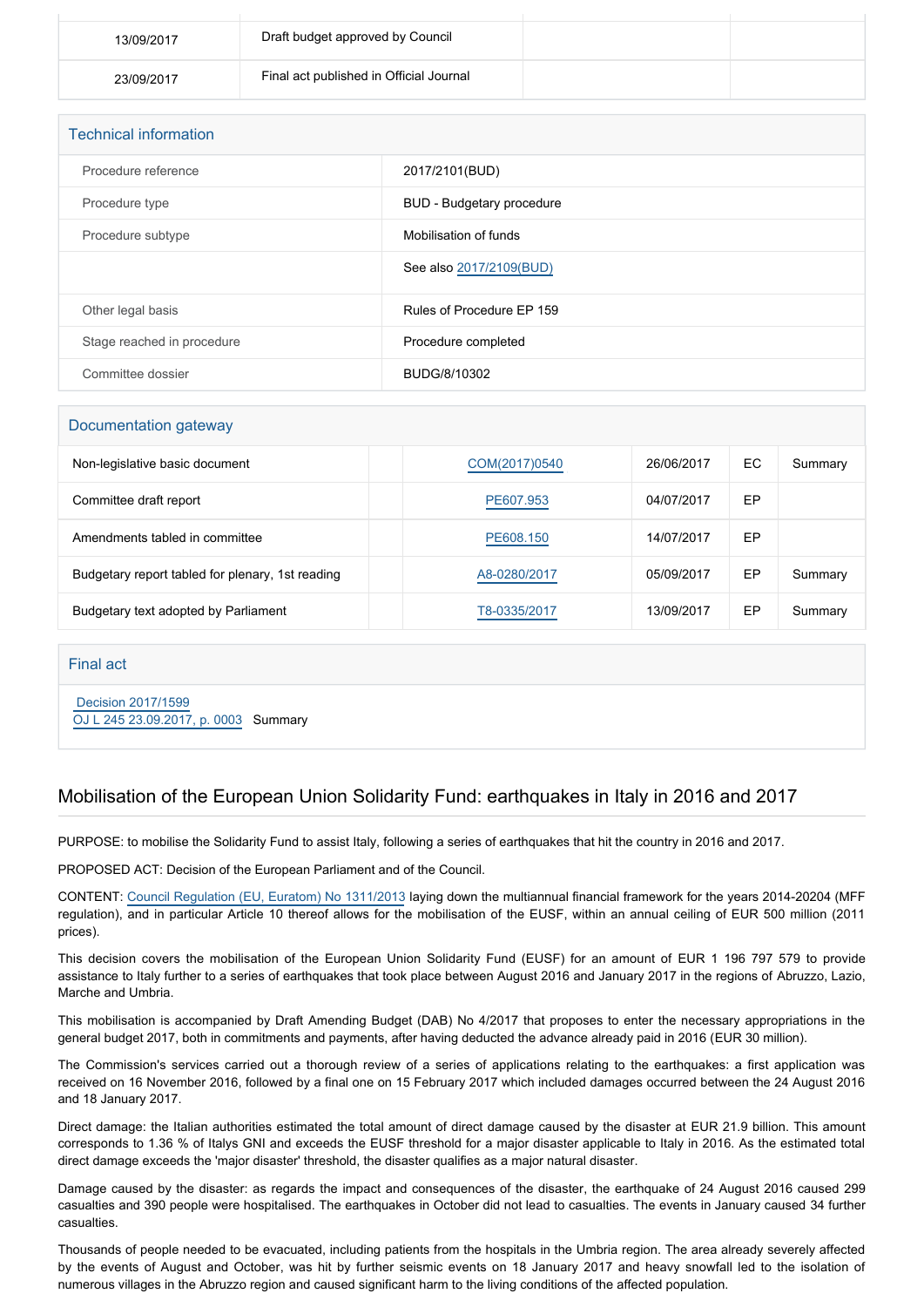The area affected by the earthquake of 24 August 2016 is mainly characterised by agricultural and tourism businesses.

The damage to businesses in Marche and Umbria is quite significant. Furthermore, the seismic events have had very negative repercussions on the tourism sector that was thriving in the whole area. For instance, the Amatrice town centre was destroyed after the shocks of 24 August. The earthquake of 30 October destroyed the 14th-century-Basilica of St. Benedict in Norcia.

The Italian authorities estimated the cost of emergency and recovery operations eligible under the EUSF Regulation to be EUR 2 149 363 344. Most of the estimated costs relate to the restoration of infrastructure, especially roads, followed by emergency services and temporary accommodation.

Financing: on the basis of the application from Italy, the calculation of the aid from the EUSF, based on the estimate of the total direct damage caused, is calculated as follows:

- Direct damage Italy: EUR 21.879 billion.
- Proposed assistance: EUR 1 196 797 579.

#### Total: EUR 1 196 797 579.

The total amount available for the mobilisation of the EUSF at the beginning of 2017 was EUR 1 115 121 612, being the sum of the 2017 allocation of EUR 563 081 210 (i.e. EUR 500 million in 2011 prices), plus the entire 2016 allocation of EUR 552 040 402 (i.e. EUR 500 million in 2011 prices) that remained unspent and was carried over to the following year.

The amount that may be mobilised at this stage of the year 2017 is EUR 902 826 499. This corresponds to the total amount available for the mobilisation of the EUSF at the beginning of 2017 (EUR 1 115 121 612), minus the [previous mobilisation](http://www.europarl.europa.eu/oeil/popups/ficheprocedure.do?reference=2017/2017(BUD)) (EUR 71 524 810), minus the retained amount of EUR 140 770 303 in order to respect the obligation of keeping aside 25% of the 2017 annual allocation until 1 October 2017.

This amount is not sufficient to cover the full mobilisation of the EUSF for Italy. However, the Commission proposes to cover the difference of EUR 293 971 080 from the annual amount available in 2018.

### Mobilisation of the European Union Solidarity Fund: earthquakes in Italy in 2016 and 2017

The Committee on Budgets adopted the report by Giovanni LA VIA (EPP, IT) on the proposal for a decision of the European Parliament and of the Council on the mobilisation of the European Union Solidarity Fund to assist Italy.

Members called on Parliament to approve the draft decision annexed to the draft resolution.

The proposal aims to mobilise EUR 1 196 797 579 in commitment and payment appropriations to assist Italy under the European Union Solidarity Fund within the framework of the general budget of the Union established for the financial year 2017, following an earthquake that struck the regions of Abruzzo, Lazio, Marche and Umbria on 24 August 2016 and the subsequent earthquakes that hit the affected areas.

The proposed mobilisation - the highest single mobilisation of the EUSF ever - requires an amendment to the 2017 budget and a [draft](http://www.europarl.europa.eu/sides/getDoc.do?pubRef=-//EP//TEXT+TA+P8-TA-2017-0336+0+DOC+XML+V0//EN&language=EN) [amending budget \(N°4/2017](http://www.europarl.europa.eu/sides/getDoc.do?pubRef=-//EP//TEXT+TA+P8-TA-2017-0336+0+DOC+XML+V0//EN&language=EN)), aiming at increasing budget article 13 06 01 'Assistance to Member States in the event of a major natural disaster with serious repercussions on living conditions, the natural environment or the economy' by EUR 1 166 797 579 both in commitment and in payment appropriations.

## Mobilisation of the European Union Solidarity Fund: earthquakes in Italy in 2016 and 2017

PURPOSE: to mobilise the Solidarity Fund to assist Italy, following a series of earthquakes that hit the country in 2016 and 2017.

NON-LEGISLATIVE ACT: Decision (EU) 2017/1599 of the European Parliament and of the Council on the mobilisation of the European Union Solidarity Fund to provide assistance to Italy.

CONTENT: with the present decision, the European Parliament and the Council decided to mobilise EUR 1 196 797 579 in commitment and payment appropriations for Italy under the 2017 budget under the [EU Solidarity Fund](http://eur-lex.europa.eu/legal-content/EN/TXT/PDF/?uri=CELEX:02002R2012-20140628&qid=1511519998524&from=EN).

The amount is granted in response to Italys application submitted on 16 November 2016 following an earthquake that affected the regions of Abruzzo, Lazio, Marche and Umbria on 24 August 2016. Additional earthquakes struck the previously hit areas and significantly increased the level of previously reported damage.

Italy then submitted its final application on 15 February 2017 with revised estimates including all damage caused between 24 August 2016 and 18 January 2017.

Since the amount that may be mobilised for 2017 is not sufficient to cover the full contribution, the difference should exceptionally be financed through the annual amount available for 2018 as provided for in [Regulation \(EU, Euratom\) No 1311/2013](http://www.europarl.europa.eu/oeil/popups/ficheprocedure.do?lang=EN&reference=2011/0177(APP)) laying down the legal framework applicable to the multiannual financial framework (MFF) 2014-2020.

As a reminder, the European Union Solidarity Fund aims to enable the Union to respond in a rapid, efficient and flexible manner to emergency situations in order to show solidarity with the population of regions struck by natural disasters.

The Fund is not to exceed a maximum annual amount of EUR 500 million (2011 prices). The entire 2016 allocation remained unspent, was carried over to the following year, and was partially used in April 2017. The 2017 allocation was not yet drawn on.

ENTRY INTO FORCE: 23.9.2017. In order to minimise the time taken to mobilise the Fund, this Decision should apply from the date of its adoption (13.9.2017).